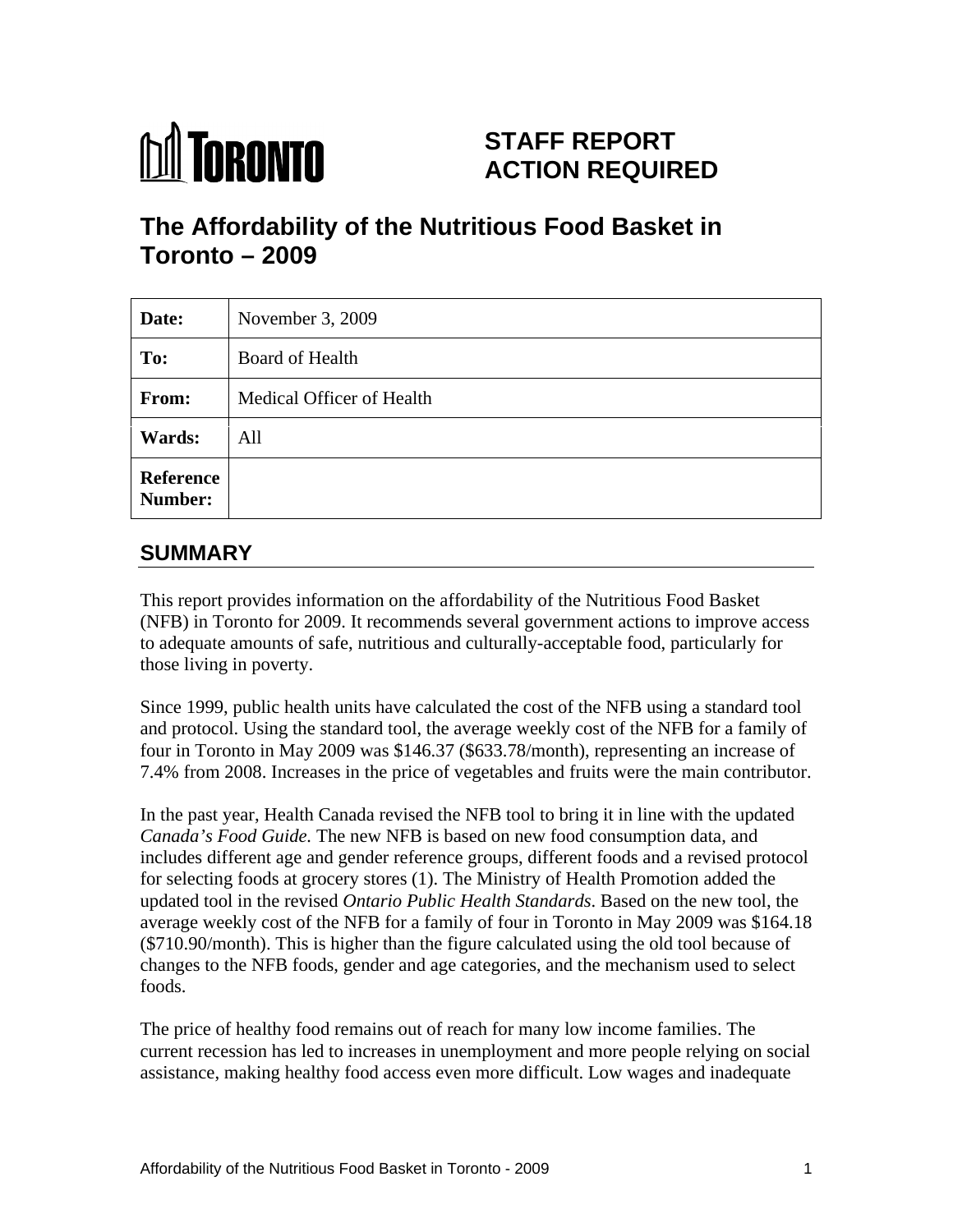social assistance rates, and the high costs of housing, childcare and other fixed essentials,

are the key obstacles to accessing healthy food for these families.<br>The provincial government has not sufficiently improved social assistance rates, despite the launch of Ontario's *Poverty Reduction Strategy*. In addition, Ontario has no long-term system to monitor access to healthy food, hampering efforts to identify trends and evaluate policies and programs. Growing public awareness of food system issues, sustainable living and the local food environment, may drive change in this area.

Although Boards of Health in Ontario have been required to complete an annual NFB survey since 1999, far too many Toronto families continue to struggle to put food on the table. In recent years the provincial government has made some improvements such as small increases to social assistance, introducing Ontario's Poverty Reduction Strategy and the Ontario Child Benefit (OCB). Governments must continue to be urged to take effective steps to ensure access and affordability to safe, nutritious and culturally acceptable food for everyone.

## **RECOMMENDATIONS**

#### **The Medical Officer of Health recommends that:**

- 1. the Board of Health request that the provincial government raise social assistance rates based on the real cost of healthy living, including nutritious food, and indexed annually to reflect inflation;
- 2. the Chair of the Board of Health and the Medical Officer of Health, together with the Association of Local Public Health Agencies, and representatives from the "Do the Math" Campaign and the "Put Food in the Budget" Campaign, meet with the Minister of Community and Social Services, the Minister of Children and Youth Services and the Minister of Health Promotion, to urge them to ensure access to safe, nutritious and culturally-acceptable food for all Ontarians and to link the results of the Nutritious Food Basket survey across Ontario with the implementation of *Breaking the Cycle: Ontario's Poverty Reduction Strategy* and the ongoing review of social assistance, in accordance with the consultation requirements noted in the *Poverty Reduction Act (2009)*;
- 3. the Chair of the Board of Health and the Medical Officer of Health request that the President and Chief Executive Officer and the Director of Surveillance and Epidemiology of the Ontario Agency for Health Protection and Promotion (OAHPP) explore the development of a long-term system to monitor access to safe, nutritious and culturally-acceptable food;
- 4. the Board of Health forward this report to the following key stakeholders: the City of Toronto's Community Development and Recreation Committee; the General Managers of Shelter, Support and Housing Administration, Children's Services,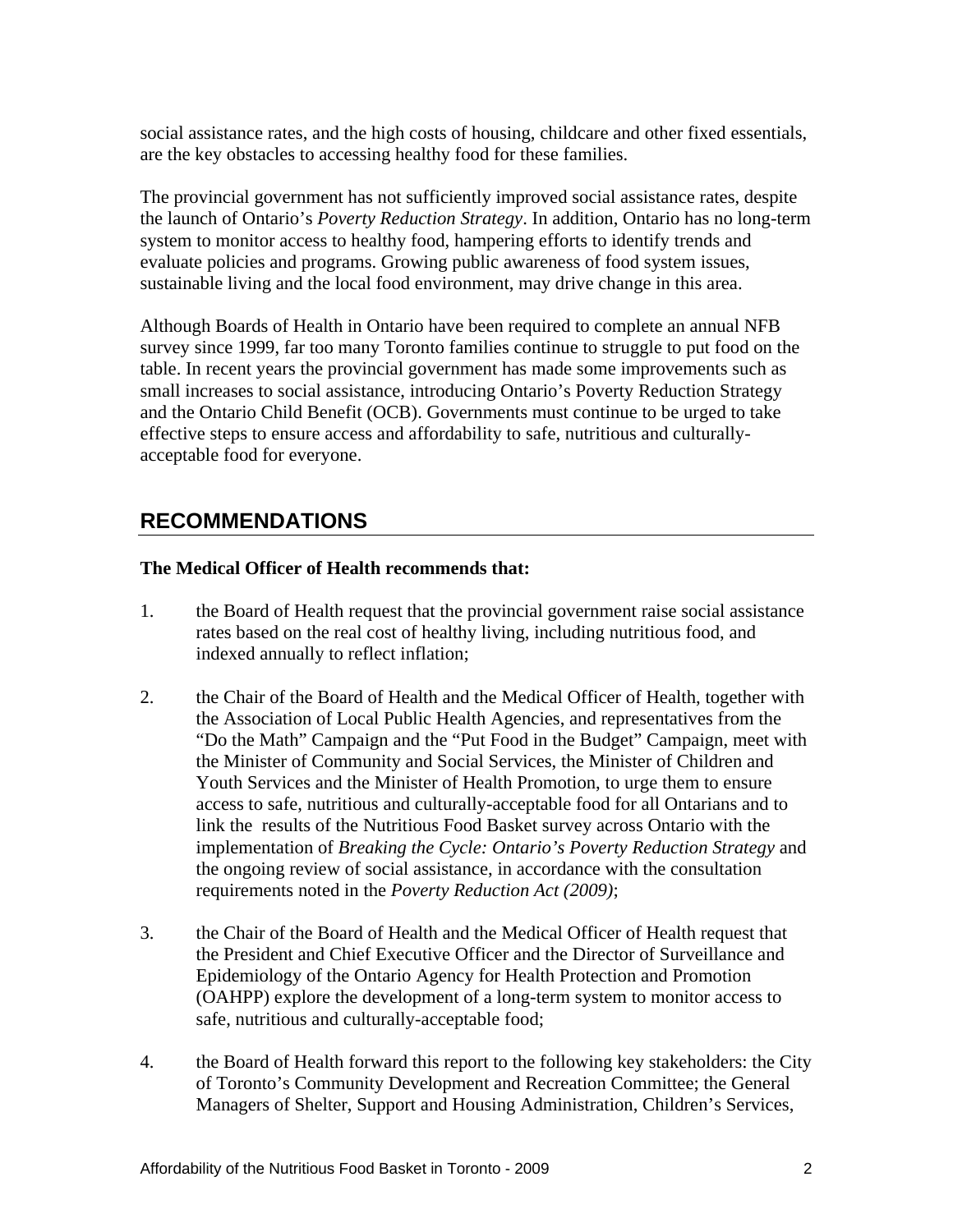Employment and Social Services, Long-term Care Homes and Services, and Parks, Forestry & Recreation; the Ontario Ministers of Health Promotion, Community & Social Services, Children & Youth Services and Agriculture, Food & Rural Affairs, Agriculture & Agri-Food Canada; the OAHPP; the Office of Nutrition Policy & Promotion at Health Canada; the Association of Local Public Health Agencies; the Ontario Public Health Association; Ontario Boards of Health; the Association of Ontario Health Centres; the Ontario Society of Nutrition Professionals in Public Health and Dietitians of Canada.

#### **Financial Impact**

There are no direct financial implications arising from this report.

### **DECISION HISTORY**

Since 1999, Boards of Health in the Province of Ontario have been required to complete an annual Nutritious Food Basket survey. The survey must be submitted to the Ministry of Health Promotion by July  $1<sup>st</sup>$  of each year. Information about the cost of the NFB can be used to promote and support policy development to increase access to nutritious food. Toronto Public Health annually reports the results of the Nutritious Food Basket survey to the Board of Health, City Council and a wide range of stakeholders.

#### **ISSUE BACKGROUND**

#### **Poverty, Nutrition and Health**

Numerous studies demonstrate that people living in poverty experience worse health outcomes, including lower life expectancy, higher rates of chronic disease, injuries and mental health concerns, and rate their health lower than those who are better off (2-8). The Toronto Public Health report, *The Unequal City*, demonstrates these health inequalities in our local context (9). For example, males in the highest income areas live 4.5 years longer than males in the lowest income areas. The difference for females is 2.0 years.

A number of mechanisms have been proposed to explain why poverty predicts worse health. These include limited access to health care (10-12) and public health interventions (13, 14), increased stress (15), a lower position in the social hierarchy (16), and worse mental health (17,18).

Low income and dietary habits are connected as well. Households with limited access to adequate amounts of safe and nutritious food consume fewer fruits, vegetables, dairy products and fiber, and consume more high energy dense foods (19, 20). Poor access to healthy foods has also been linked to higher rates of diabetes and obesity (21-23). These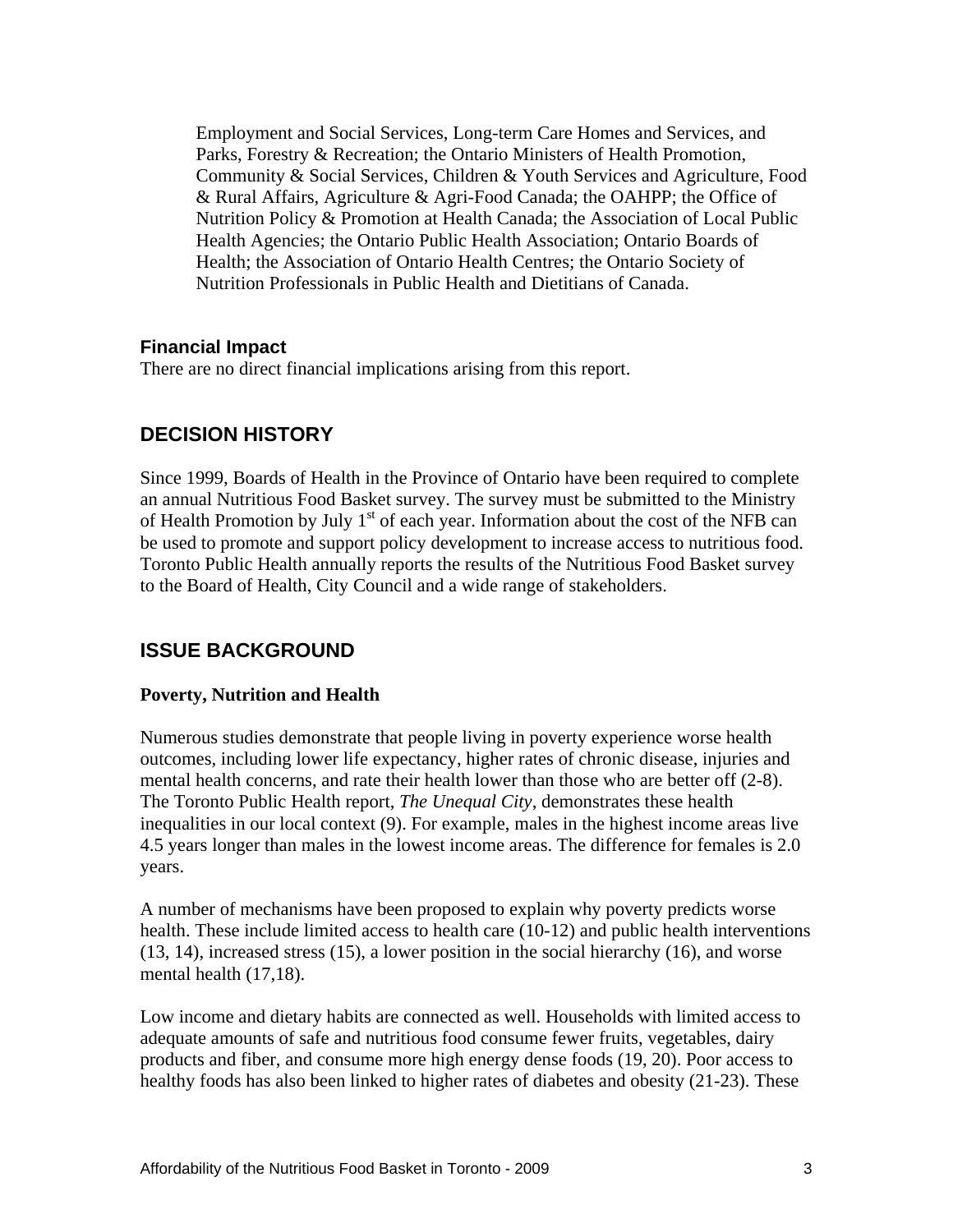conditions, as well as cardiovascular disease (24, 25), are present at higher rates among the poor, and significantly influenced by dietary choices.

Several Canadian studies have found a strong relationship between poverty and decreased access to healthy foods. The Canadian Community Health Survey (CCHS) of 2000/01 found that more than 40% of people in low- or lower middle- income households reported difficulty affording nutritious food (26). The 2004 CCHS found this had risen to 47% of such households, and 61% of households reliant on social assistance were food insecure (27) (limited access to safe and nutritious food). Low income mothers have been found to compromise their own nutritional intake to provide for their children, resulting in inadequate levels of vitamin A, folate, iron and magnesium (28).

#### **Social Security and Accessing Nutritious Food**

By comparing the social assistance rates in Ontario to Statistics Canada's Low-Income Cut-Off (LICO) line, it is clear that the income of recipients is significantly below (35- 59%) the poverty line (29). These members of our community rely on social security to meet their basic needs. Not surprisingly, people living on social assistance have been shown to be at greater risk of being unable to afford healthy food than those with other income sources (30, 31).

In 1995, the provincial government cut social assistance rates by over twenty percent. The small increases in rates by the current government have not significantly reversed these cuts, especially when considering the loss in purchasing power over the past 14 years. Progress has been made in other areas, notably with increases to the minimum wage and the accelerated implementation of the Ontario Child Benefit, which has benefited families with children. However, despite the launch by the provincial government of *Breaking the Cycle: Ontario's Poverty Reduction Strategy*, people on social assistance, particularly single individuals, have not yet seen adequate improvements to the level of benefits they receive. Similarly, there is a growing call for increases to the very restrictive asset limits now in place for people applying for and receiving social assistance. The Province has committed to a review of social assistance, but it is unclear what changes may be considered and when they would be implemented.

The current recession has led to an increasing number of people relying on social assistance. Statistics from the recent 2009 *Toronto's Vital Signs* report indicate that "the recession forces more Torontonians to rely on assistance". Over the past year Toronto Employment and Social Services has seen a 22% increase in the number of people on social assistance that they serve, and over the same period the seasonally adjusted unemployment rate increased from 7.7% to 10.5% (September 2008 to September 2009). Those who are underemployed and in precarious or part-time work continue to face financial insecurity.

Hunger, and less severe compromises in diet, are addressed in Canada primarily by an ad hoc range of independently run assistance programs. This charitable food model has led to hundreds of programs across Toronto, staffed by a large number of committed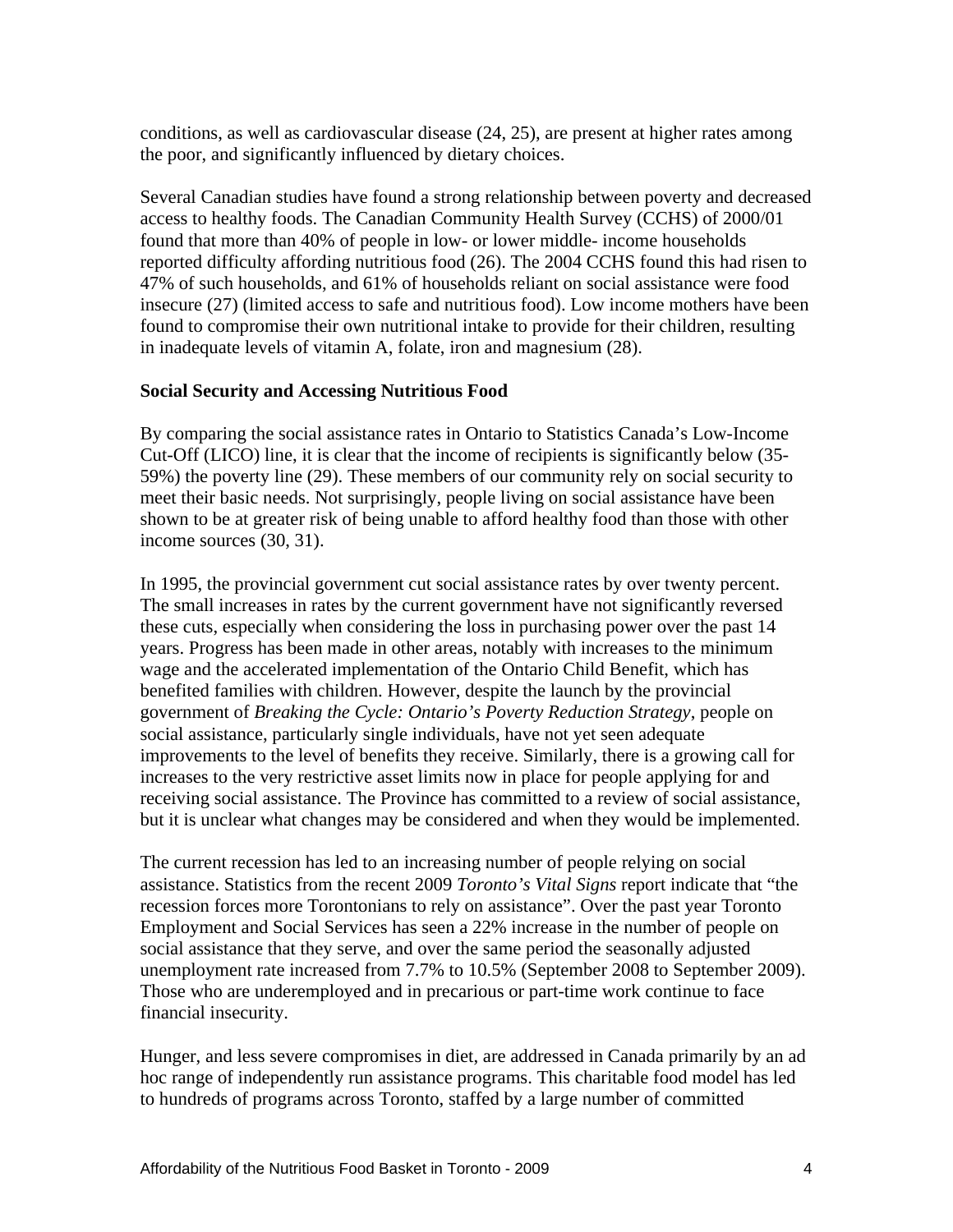volunteers. However, there is no indication that relying on a charitable model has or will be able to significantly reduce the prevalence of hunger (34-39). What is required is a stronger social security system that enables everyone to have the resources to acquire sufficient safe, healthy and culturally appropriate food.

#### **Advocacy to Improve Access to Nutritious Food**

#### *Previous action by the Toronto Board of Health*

During the past decade of reporting on the NFB, the Board of Health has proposed a number of actions that different levels of government should take to improve income security programs, including:

- an increase in the Ontario Works benefit rate structure to reflect the current living standards in the City of Toronto by restoring the 21.6% rate reduction implemented by the Province in 1995, together with the inflationary erosion of social assistance benefits that has resulted in a 40% loss of purchasing power since 1993;
- an adjustment to the Ontario Works benefit rates so that the Basic Allowance includes a nutrition component which is sufficient to meet daily nutritional needs as determined annually by the cost of the Nutritious Food Basket and that the remainder of the Basic Allowance be set to enable recipients to afford other basic needs including transportation, clothing and personal care items;
- an adjustment to the shelter component maximum for Ontario Works clients to be  $\bullet$ equal to 85% of the median market rent for each local housing market, based on annual statistics collected by the Canada Mortgage and Housing Corporation (CMHC);
- significant investments at all levels of government in affordable housing, universal child care and other strategies that impact on income security;
- an acceleration of the implementation of the Ontario Child Benefit (OCB) plan so that the full benefit is realized by low income families immediately instead of 2011; and,
- $\bullet$ an increase in the minimum wage to reflect the real cost of living to promote optimal health.

#### *"Put Food in the Budget" Campaign*

The 25in5 Network for Poverty Reduction, in partnership with the Association of Local Public Health Agencies, launched an Ontario-wide campaign for a Healthy Food Supplement in early 2009. The campaign calls on the Ontario government to introduce a \$100 Healthy Food Supplement for all adults on social assistance in the provincial budget. Toronto Public Health has been an active supporter of the campaign.

There is no current formula for establishing social assistance benefit levels and the basic needs allowance is set far below actual market costs. The Provincial Government has committed to undertaking a Social Assistance Review which must assess and respond to the true cost of living in communities across Ontario. In the meantime, organizers are urging a step towards income adequacy for social assistance recipients through a \$100 per month Healthy Food Supplement.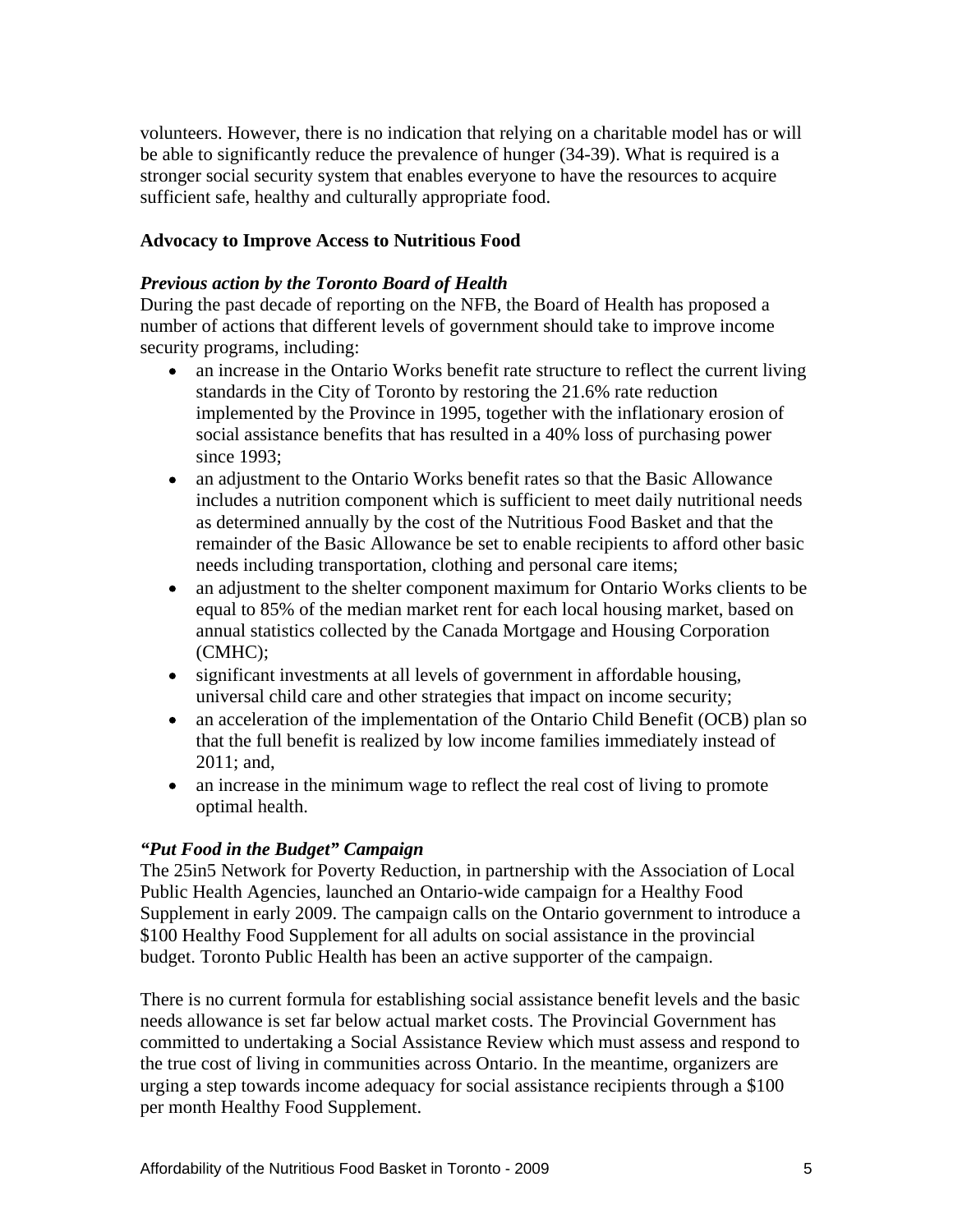#### *"Do the Math" Campaign*

In June 2009, The Stop Community Food Centre launched the "Do The Math" campaign to raise awareness of the difficulty Ontarians on social assistance have in trying to meet basic food needs and to support the "Put Food in the Budget" campaign. The "Do the Math" website [\(www.dothemath.thestop.org](http://www.dothemath.thestop.org)) asks visitors to create a monthly budget for someone living on social assistance by selecting from a range of possible monthly expenses and items. Visitors are then asked to make choices for that person. Do they need internet? Pet food? Soap? Transit? If so, what do these things cost? How much is a reasonable amount to spend on rent and food? At the end of the survey, the budget results are tallied and compared to the amounts actually received by people on Ontario Works and Ontario Disability benefits. Do the Math is a public awareness tool, but is also aimed at getting policymakers to do the math, in order to put the question of social assistance adequacy within the framework of the poverty reduction promised by the Ontario Government.

## **COMMENTS**

#### **The Nutritious Food Basket**

Toronto Public Health is required to conduct an annual food costing survey. Between 1999 and 2008, this was accomplished using the 1998 Ministry of Health and Long-Term Care document, *Monitoring the Cost of a Nutritious Food Basket Protocol*. In 2008, the new Ontario Public Health Standards (OPHS) were released along with accompanying protocols. The new OPHS require that "The boards of health shall monitor food affordability in accordance with the *Nutritious Food Basket Protocol, 2008* and the *Population Health Assessment and Surveillance Protocol, 2008.* According to the protocol, "Food affordability is the economic sufficiency to procure an adequate diet that meets nutrient needs with safe acceptable foods. Food affordability is heavily influenced by market forces and impacts food accessibility and food security."

All boards of health in Ontario were required to implement the revised NFB Protocol in 2009. The revised NFB protocol requires that the food costing survey be conducted on an annual basis in May, in a minimum of six grocery stores within a health unit's jurisdiction. Results of the costing are submitted to the Ministry of Health Promotion by July 1 of each year.

The provincial NFB Protocol incorporates the National Nutritious Food Basket (NNFB) costing tool developed by Health Canada, which was updated in 2008 for implementation in 2009. This food costing tool is a measure of the cost of healthy eating and is designed to reflect eating patterns that meet *Eating Well with Canada's Food Guide* and eating behaviours reflective of the *Canadian Community Health Survey 2.2* results. The list of 67 foods is priced to estimate the average cost of feeding up to 22 different age and gender groups and a reference family of four. Food costing can be used to monitor both the affordability and accessibility of foods by relating the cost of the food basket to the individual/family incomes.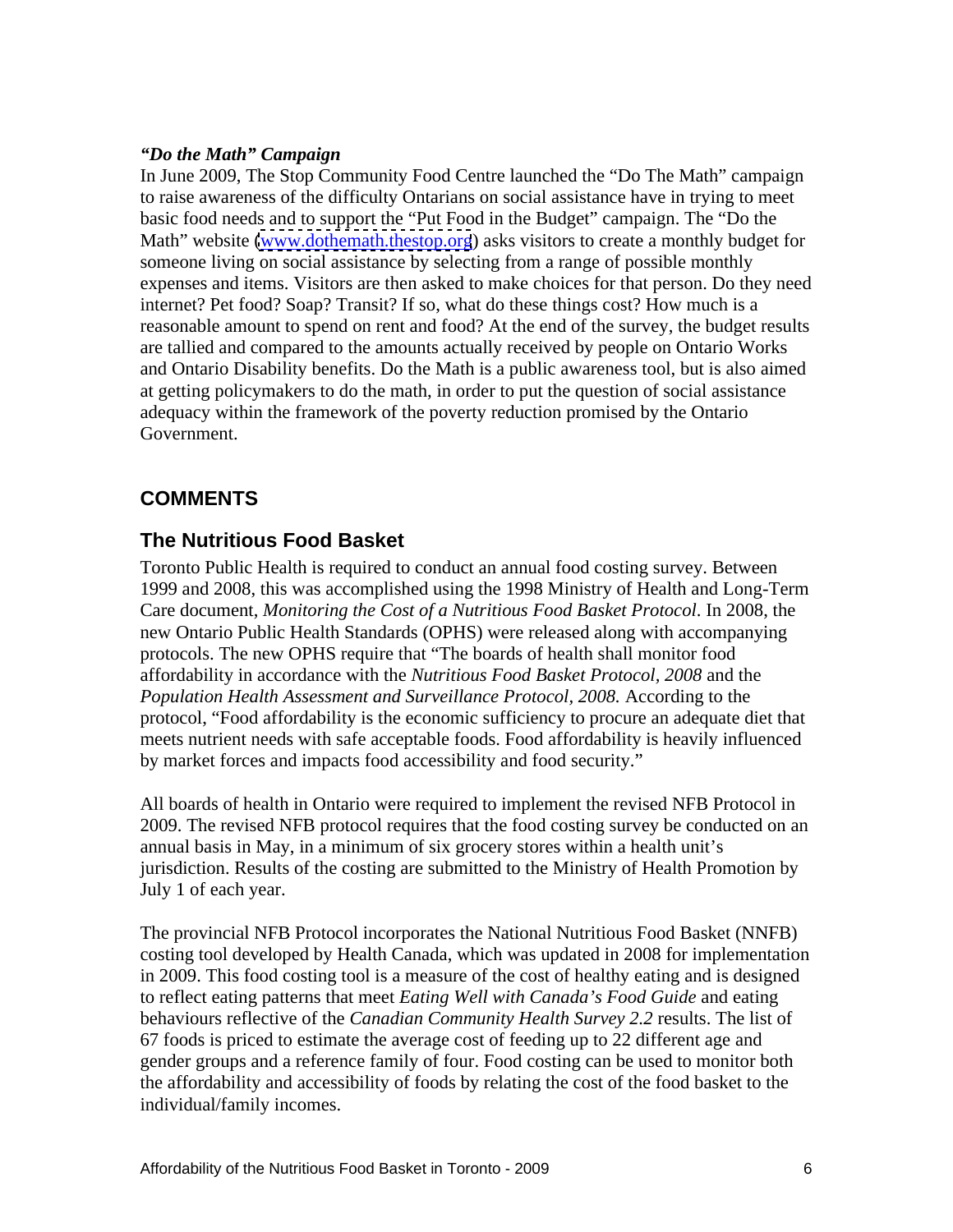A key difference between the old tool and the new tool is the change in the reference family composition, due to revisions in age and gender groups. The old tool predicted the cost of healthy food for two adults, a boy aged 13-15 and a girl aged 7-9. The new tool predicts the cost of healthy food for two adults, a boy aged 14-18 and a girl aged 4-8.

The NFB reflects the lowest price available in the store in a specified purchase size, regardless of brand. The 67 foods include vegetables and fruit, orange vegetables and fruit, dark green vegetables, whole grains/whole wheat products, non whole grain products, milk and milk alternatives, meat, poultry, legumes, eggs and fish. An additional 5% is automatically added to the cost of the food basket to cover the cost of miscellaneous foods used in meal preparation (e.g., spices, seasonings condiments, baking supplies, etc).

Key NFB limitations:

- Does not reflect the cost of food for special diets that address specific disease conditions.
- Based on average household purchasing patterns, so may not be representative of diverse ethnic or age groups.
- Assumes that the individual has the time, ability, food skills and equipment necessary to consistently plan, purchase and prepare meals and snacks from relatively low-cost basic food staples and ingredients.
- Assumes that individuals have access to grocery stores and always buy according to the lowest price and not necessarily according to need, preference or availability.
- Does not take into account the cost of transporting the goods home.
- excludes: the contract of the contract of the contract of the contract of the contract of the contract of the contract of the contract of the contract of the contract of the contract of the contract of the contract of the
	- **processed convenience foods;**
	- snack foods;
	- $\mathbf{u}$ restaurant/take-out foods; and,
	- non-food items such as laundry detergent, soap, toiletries etc.  $\mathbf{u}$  .

#### **2009 Nutritious Food Basket Results for Toronto**

In May 2009, Toronto Public Health staff members conducted the NFB costing in 12 grocery stores across the city, including major supermarket chains and independent stores. Results indicate that for a family of four, the weekly cost of a Nutritious Food Basket, based on the revised protocol and costing tool, is \$164.18 (\$710.90/month). The 2009 NFB survey results are summarized in Attachment 1.

Due to revisions to both the protocol and costing tool, results from the 2009 NFB survey cannot be compared to the previous year's results to determine whether food costs have increase or decreased. However, recognizing this, the following graph shows the trend in rising food costs, including a value for 2009 as calculated using the old tool. From 1999- 2009 the cost of the NFB has increased by 37% in Toronto.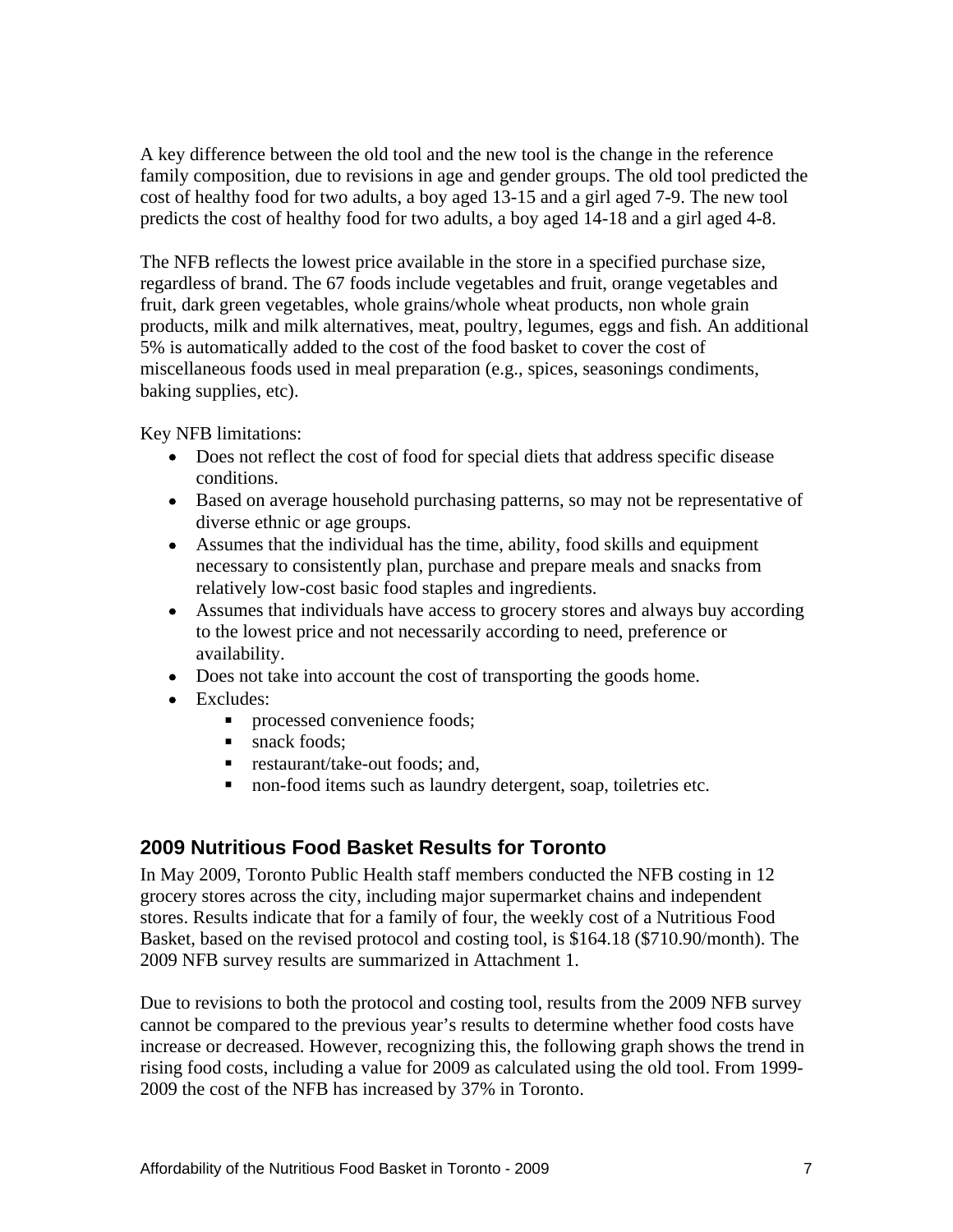

Note: The figure for 2009 was calculated using the old NFB tool, and is presented here to allow for comparison with past results.

### **Future Steps to Improve Access to Nutritious Food**

Strengthening income security is only part of the solution. Improving access to nutritious food would benefit from a broader, food systems approach as well. This includes action to better link local food producers with Torontonians in need, advocating for agricultural policies that support the production of nutritious, culturally diverse foods, using food as a tool to build strong communities. This philosophy underpins the work of TPH, and is informing the development of the Toronto Food Strategy.

Consistent, long-term monitoring of how different communities can or cannot access nutritious foods is essential to evaluating interventions. The Rapid Risk Factor Surveillance System (RRFSS), which has a "Food Access and Security" module, and the Surveillance and Epidemiology directorate of the Ontario Agency for Health Protection and Promotion (OAHPP) may play a key role.

In the past year, a number of landmark public health reports have emphasized that improving the health of the public should be rooted in addressing health inequalities (41,42). Unequal access to healthy food, particularly by those living in poverty, remains a concern in Toronto. In accordance with its mission, TPH continues to make access to this issue a priority for advocacy, surveillance and the development of innovative solutions.

#### **CONCLUSION**

The price of healthy food remains out of reach for many low income Torontonians. The current recession has led to increases in unemployment and more people relying on social assistance, making healthy food access even more difficult. Low wages and inadequate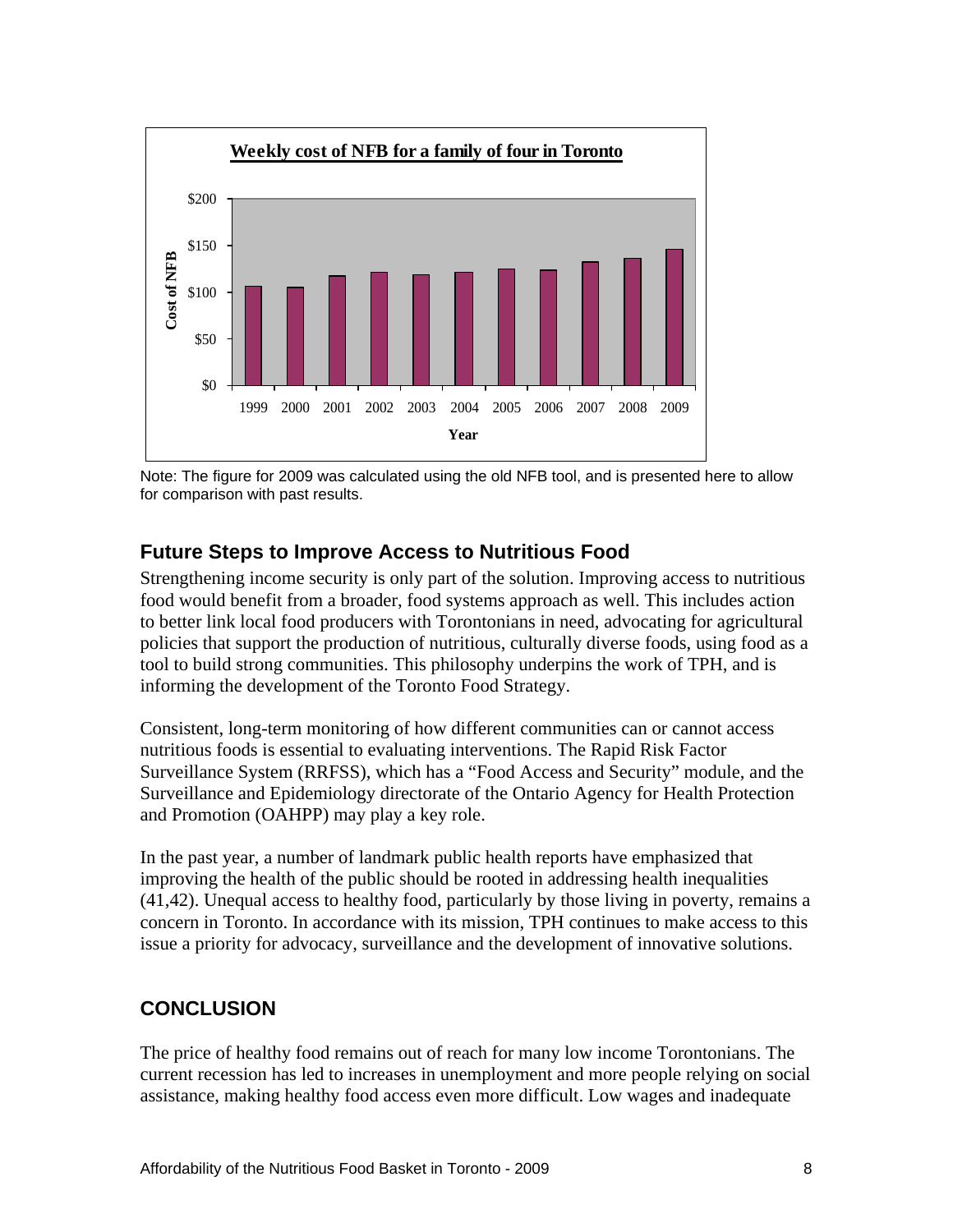social assistance rates, and the high costs of housing, childcare and other fixed essentials, are the key obstacles to accessing healthy food for these families. The ongoing increases in the Nutritious Food Basket make the need for continued advocacy all the more important, especially in light of strong evidence linking low income, diet and poor health outcomes. Although Boards of Health in Ontario have been required to complete an annual NFB survey since 1999, far too many Toronto families continue to struggle to put food on the table. In recent years the provincial government has made some improvements but governments must continue to take effective steps to ensure access to safe, nutritious and culturally-acceptable food for everyone.

#### **CONTACT**

Carol Timmings, Interim Director Mary-Anne McBean, Manager Planning & Policy Healthy Living & Disease Prevention Email: ctimming@utoronto.ca Email: mmcbean@toronto.ca

Tel: 416-338-7864 Fax: 416-392-0635 Tel: 416-338-8350

Toronto Public Health Toronto Public Health Tel: 416-338-7951 Fax: 416-392-0713 Tel: 416-338-7960 Fax: 416-392-0635

Brian Cook, Research Consultant Andrew Pinto, Community Medicine Resident Healthy Living, Disease Prevention Office of the Medical Officer of Health Toronto Public Health Toronto Public Health Email: <u>bcook@toronto.ca</u> example a Email: <u>apinto@toronto.ca</u>

#### **SIGNATURE**

Dr. David McKeown Medical Officer of Health

#### **ATTACHMENTS**

Attachment 1: Weekly Cost of Nutritious Food Basket in Toronto (May 2009) Attachment 2: Food and Shelter on a Social Assistance Budget (November 2009)

 $\overline{\phantom{a}}$  , we can assume that the contract of  $\overline{\phantom{a}}$  , we can assume that the contract of  $\overline{\phantom{a}}$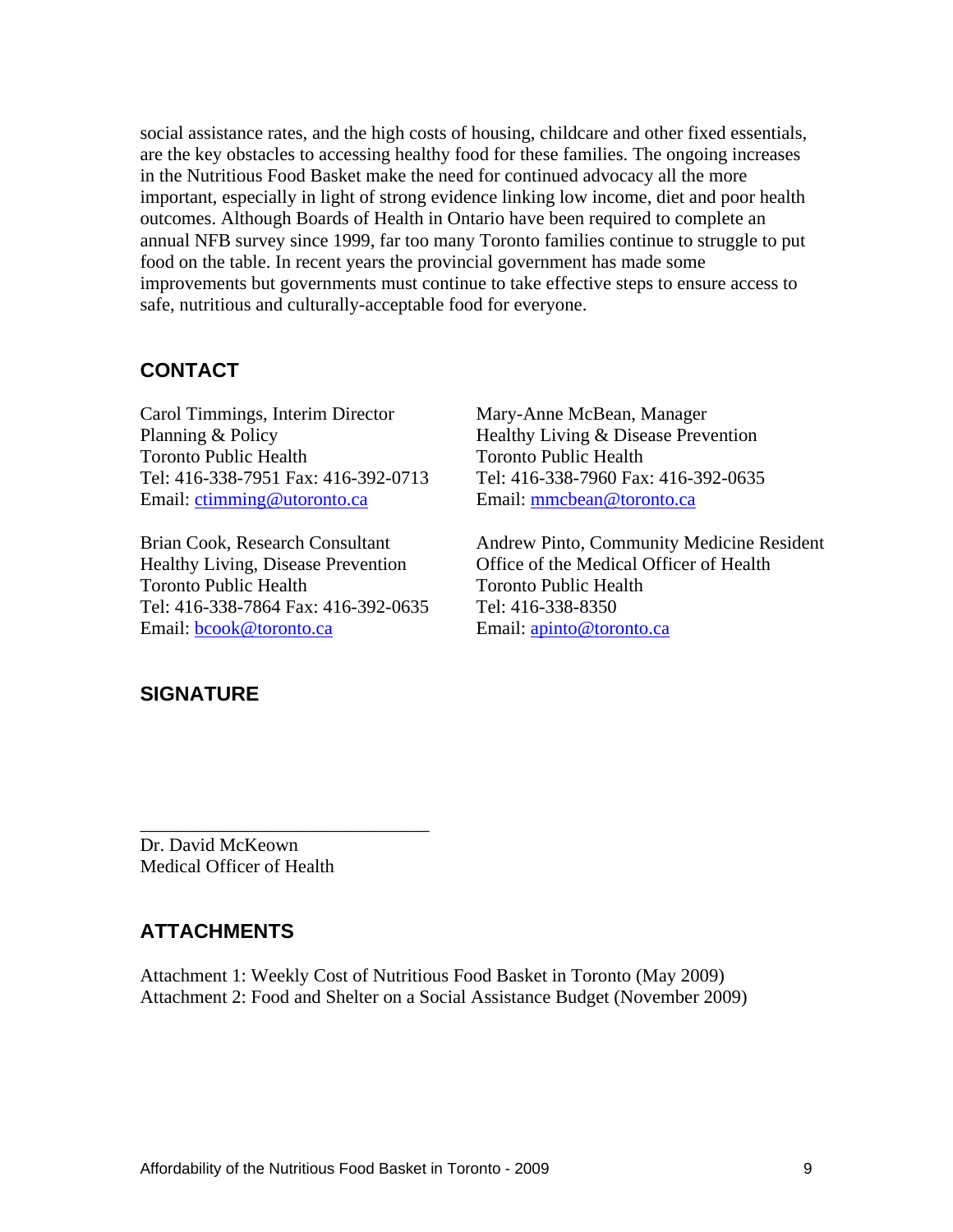#### **REFERENCES**

- (1) Health Canada (2009). National Nutritious Food Basket. Available at <http://www.hc-sc.gc.ca/fn-an/surveill/basket-panier/index-eng.php>. Accessed October 1, 2009.
- (2) Bartley, M., Blane, D. & Smith, G. (1998). Introduction: beyond the Black Report. *Sociology of Health and Illness*. Vol. 20:563-577.
- (3) Marmot, M., Shipley, M. & Rose, G. (1984). Inequalities in death specific explanations of a general pattern? *Lancet* Vol. 1:1003-1006.
- (4) Marmot, M., Shipley, M. & Rose, G. (1996). Do socioeconomic differences in mortality persist after retirement? 25 year follow up of civil servants from the first Whitehall study. *British Medical Journal*. Vol. 313:1177-1180.
- (5) Ferrie, J., Shipley, M., Davey, S., Stansfeld, S. & Marmot, M. (2002). Change in health inequalities among British civil servants: the Whitehall II Study. *J.Epidemiol. Community Health* Vol. 56:922-926.
- (6) Acheson, D. (2001). *The Acheson Report*. In: Purdy, M. & Banks, D. (Eds.) The sociology and politics of health: A reader. London: Routledge. p. 111-122.
- (7) Auger, N., Raynault, M., Lessard, R. & Choiniere, R. (2004). *Income and health in Canada*. In: Raphael, D. (Ed) Social Determinants of Health: Canadian Perspectives. Toronto: Canadian Scholars Press. p. 39-52.
- (8) Phipps, S. (2003). *The Impact of Poverty on Health: a scan of the research literature*. Canadian Institute for Health Information. Available at [http://secure.cihi.ca/cihiweb/dispPage.jsp?cw\\_page=GR\\_323\\_E](http://secure.cihi.ca/cihiweb/dispPage.jsp?cw_page=GR_323_E).<br>(9) Toronto Public Health (2008). *The Unequal City: Income and Health Inequalities in*
- *Toronto 2008.*
- (10) Shortt, S. & Shaw, R. (2003). Equity in Canadian Health Care: does socioeconomic status affect waiting times for elective surgery? *Can.Med.Assoc.J*. Vol. 168:413- 416.
- (11) Alter, D., Naylor, C., Austin, P. & Tu, J. (1999). Effects of socieoeconomic status on acccess to invasive cardiac procedures and on mortality after acute myocardial infarction. *N.Engl.J.Med*. Vol. 341:1359-1367.
- (12) Alter, D., Naylor, C., Austin, P., Chan, B. & Tu, J. (2003). Geography and service supply do not explain socioeconomic gradients in angiography use after acute myocardial infarction. *Can.Med.Assoc.J*. Vol. 168:261-264.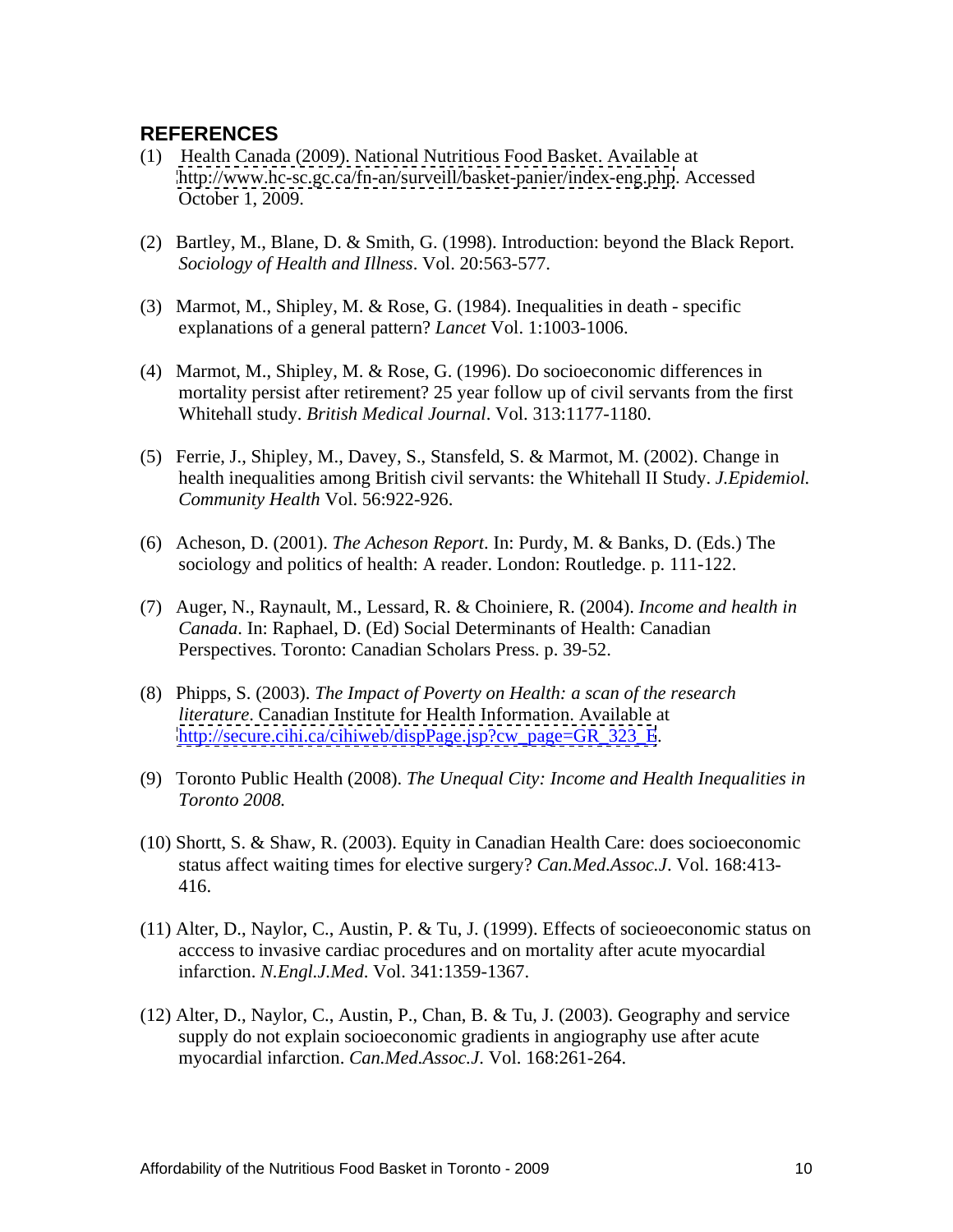- (13) James, P.D., Manuel, D.G. & Mao, Y. (2006). Avoidable mortality across Canada from 1975 to 1999. *BMC Public Health.* Vol. 6:137.
- (14) James, P.D., Wilkins, R., Detsky, A.S., Tugwell, P. & Manuel, D.G. (2007). Avoidable mortality by neighbourhood income in Canada: 25 years after the establishment of universal health insurance. *J.Epidemiol.Community Health* Vol. 61(4):287-296.
- (15) Baum, A., Garofalo, J. & Yali, A. (1999). Socioeconomic status and chronic stress: does stress account for SES effects on health? *Annals of the New York Academy of Science*. p.131-144.
- (16) Wilkinson, R. (1999). Health, hierarchy, and social anxiety. Annals of the New York Academy of Science. p. 48-63.
- (17) Wildman, J. (2003). Income related inequalities in mental health in Great Britain: analysing the causes of health inequality over time. *J.Health Econ*. Vol. 22:295-312.
- (18) Winkleby, M., Cubbin, C., Ahn, D. & Kraemer, H. (1999). Pathways by which SES and ethnicity influences cardiovascular disease risk factors. *Annals of the New York Academy of Science.* p. 191-209.
- (19) Kirkpatrick, S.I. & Tarasuk, V. (2008). Food insecurity is associated with nutrient inadequacies among Canadian adults and adolescents. *J.Nutr*. Vol. 138(3):604-612.
- (20) Drewnowski, A. (2003). The role of energy density. *Lipids*. Vol. 38(2):109-115.
- (21) Tarasuk, V. (2001). Household food insecurity with hunger is associated with women's food intakes, health and household circumstances. *Journal of Nutrition* Vol. 131:2670-2676.
- (22) Seligman, H.K., Bindman, A.B., Vittinghoff, E., Kanaya, A.M. & Kushel, M.B. (2007). Food insecurity is associated with diabetes mellitus: Results from the National Health Examination and Nutrition Examination Survey (NHANES) 1999- 2002. *J Gen Int Med.* Vol. 22:1018-1023.
- (23) Drewnowski, A. & Specter, S.E. (2004). Poverty and obesity: the role of energy density and energy costs. *Am.J.Clin.Nutr*. Vol. 79(1):6-16.
- (24) Squires, B. (2000). Cardiovascular disease and socioeconomic status. *Can.Med.Assoc.J*. Vol. 162:s3-s24.
- (25) Singh, G. & Siahpush, M. Increasing inequalities in all-cause and cardiovascular mortality among US adults aged 25-64 years by area socioeconomic status, 1969- 1998. *Int.J.Epidemiol*. Vol. 31:600-613.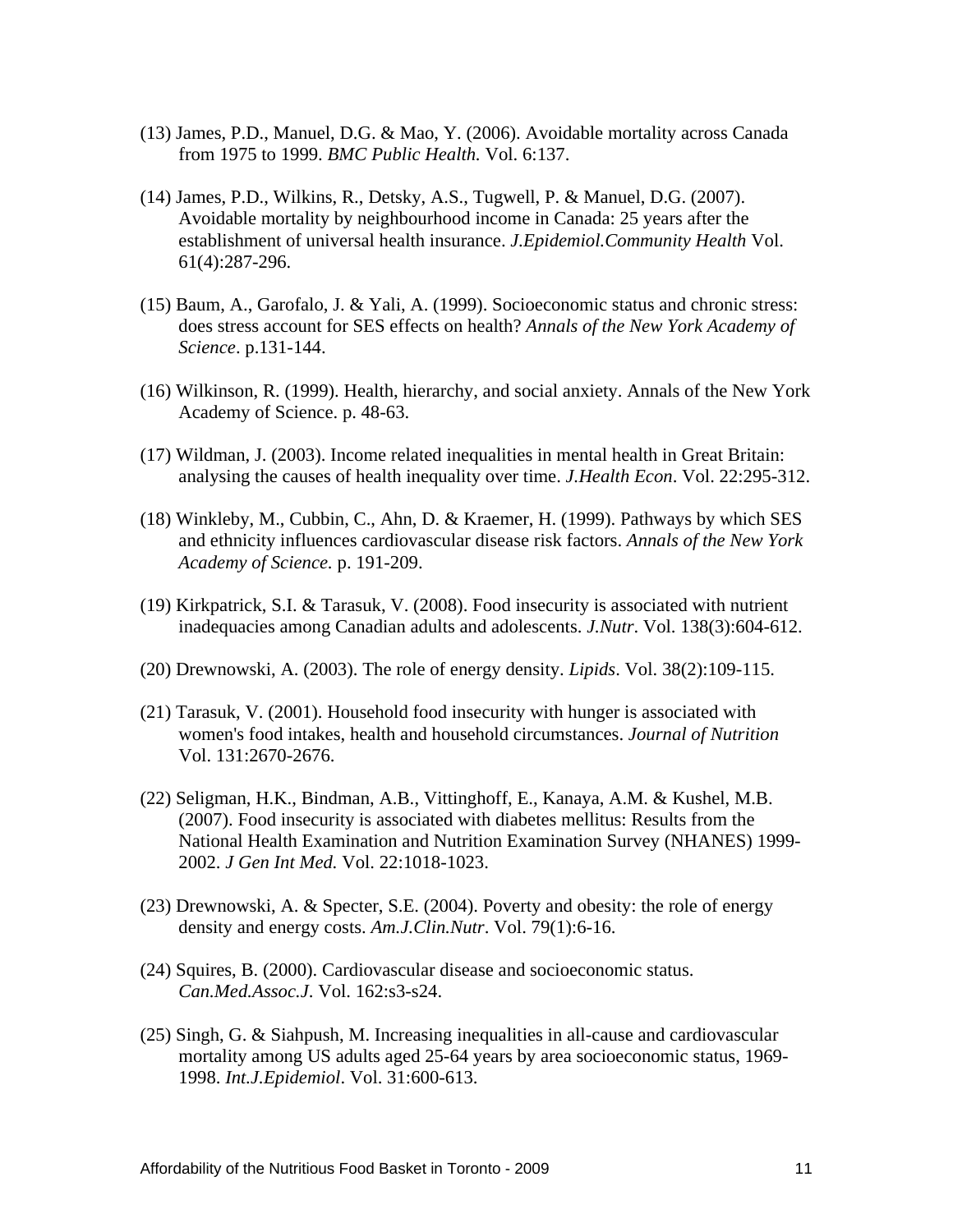- (26) Ledrou, I. & Gervais, J. (2005). Food insecurity. *Health Rep*. Vol. 16(3):47-51.
- (27) Tarasuk, V. & Vogt, J. (2009). Household food insecurity in Ontario. *Can.J.Public Health*. Vol. 100(3):184-188.
- (28) McIntyre, L., Glanville, N.T., Raine, K.D., Dayle, J.B., Anderson, B. & Battaglia, N. (2003). Do low-income lone mothers compromise their nutrition to feed their children? *CMAJ* Vol. 168(6):686-691.
- (29) National Council of Welfare (2006). *Welfare incomes over time. 2005*; Available at: [http://www.ncwcnbes.net/documents/researchpublications/ResearchProjects/Welfar](http://www.hc-sc.gc.ca/fn-an/surveill/basket-panier/index-eng.php) eIncomes/2005Report\_Summer2006/Factsheets/Factsheet03ENG.pdf. Accessed January 26, 2008.
- (30) Che, J.C. & Chen, J. (2001). Food insecurity in Canadian households. *Health Reports*. Vol. 12(4):11-21.
- (31) Ricciuto, L.E. & Tarasuk, V.S. (2007). An examination of income-related disparities in the nutritional quality of food selections among Canadian households from 1986- 2001. *Social Science and Medicine*. Vol. 64:186-198.
- (32) Kirkpatrick, S.I. & Tarasuk, V. (2009). Food insecurity and participation in community food programs among low-income Toronto families. *Can J Public Health*. Vol. 100(2):135-139.
- (33) Starkey, L.J., Kuhnlein, H.V. & Gray-Donald, K. (1998). Food bank users: sociodemographic and nutritional characteristics. *CMAJ* Vol. 5;158(9):1143-1149.
- (34) Tarasuk, V.S. & Beaton, G.H. (1999). Household food insecurity and hunger among families using food banks. *Can.J.Public Health*. Vol. 90(2):109-113.
- (35) Teron, A.C. & Tarasuk, V.S. (1999). Charitable food assistance: what are food bank users receiving? *Can.J.Public Health* Vol. 90(6):382-384.
- (36) McIntyre, L., Glanville, N.T., Raine, K., Dayle, J., Anderson, B. & Battaglia, N. (2003). Do low-income lone mothers compromise their nutrition to feed their children? *Can.Med.Assoc.J*. Vol. 168:686-691.
- (37) Engler-Stringer, R. & Berenbaum, S. (2007). Exploring food security with collective kitchens participants in three Canadian cities. *Qual.Health Res*. Vol. 17(1):75-84.
- (38) Engler-Stringer, R. & Berenbaum, S. (2006). Food and nutrition-related learning in collective kitchens in three Canadian cities. *Can.J.Diet.Pract.Res*. Vol. 67(4):178- 183.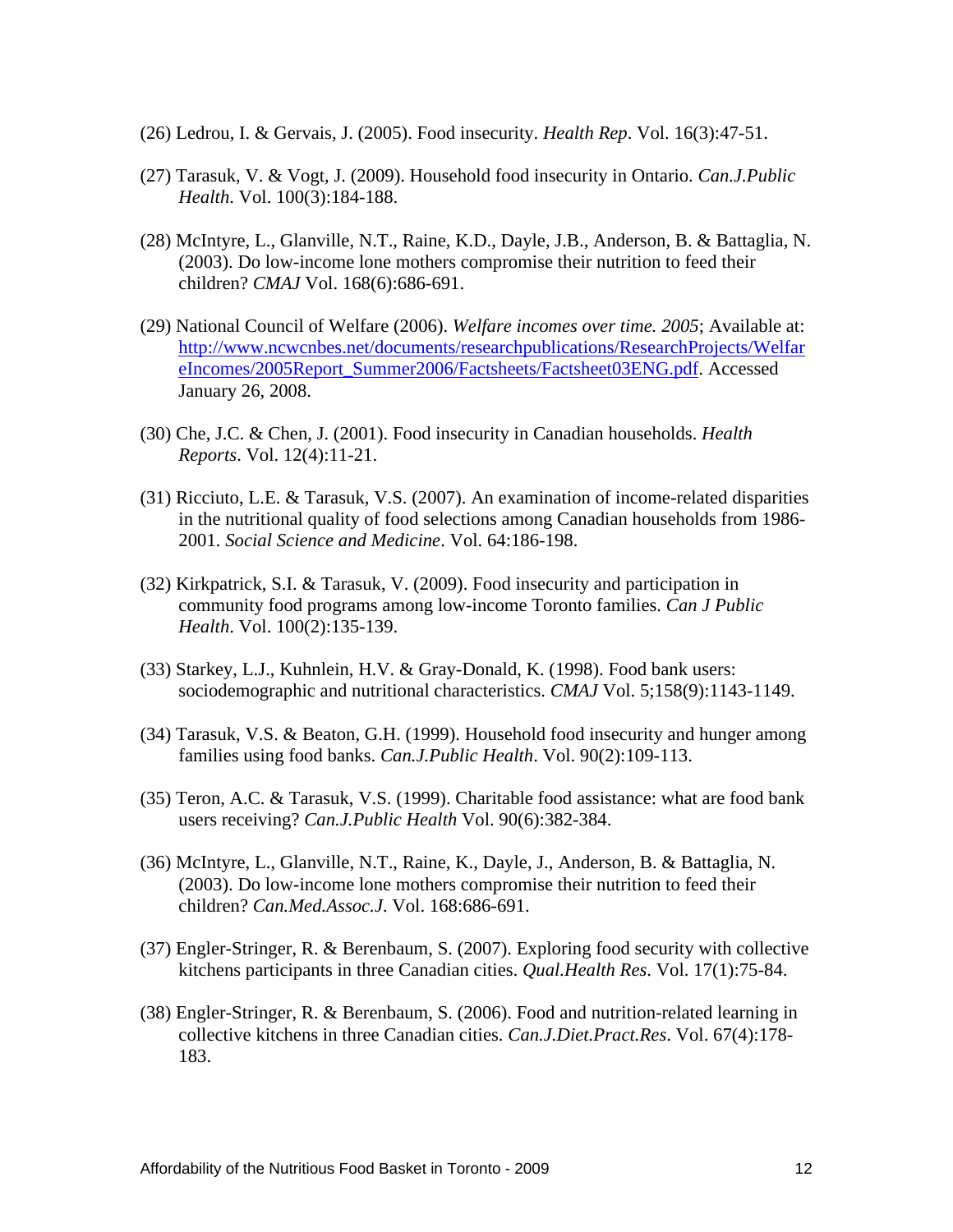- (39) Rock, M. (2006). "We don't want to manage poverty": Community groups politicise food insecurity and charitable food donations. *Promotion & Education* Vol. 13(1):36-41.
- (40) McCullum, C., Desjardins, E., Kraak, V.I., Ladipo, P. & Costello, H. (2005). Evidence-based strategies to build community food security. *J.Am.Diet.Assoc*. Vol. 105(2):278-283.
- (41) Commission on the Social Determinants of Health (2008). *Closing the gap in a generation: health equity through action on the social determinants of health*. Final Report of the Commission on Social Determinants of Health.
- (42) Butler-Jones, D. (2008). *Chief Public Health Officer's Report on the State of Public Health in Canada*. Public Health Agency of Canada.
- (43) Statistics Canada (2009). *Consumer Price Index, Historical*. Available at: <http://www40.statcan.gc.ca/l01/cst01/econ46a-eng.htm>. Accessed October 1, 2009.
- (44) Statistics Canada. 2009. *Consumer Price Index, by Province*. Available at: <http://www40.statcan.gc.ca/l01/cst01/cpis01a-eng.htm>. Accessed October 1, 2009.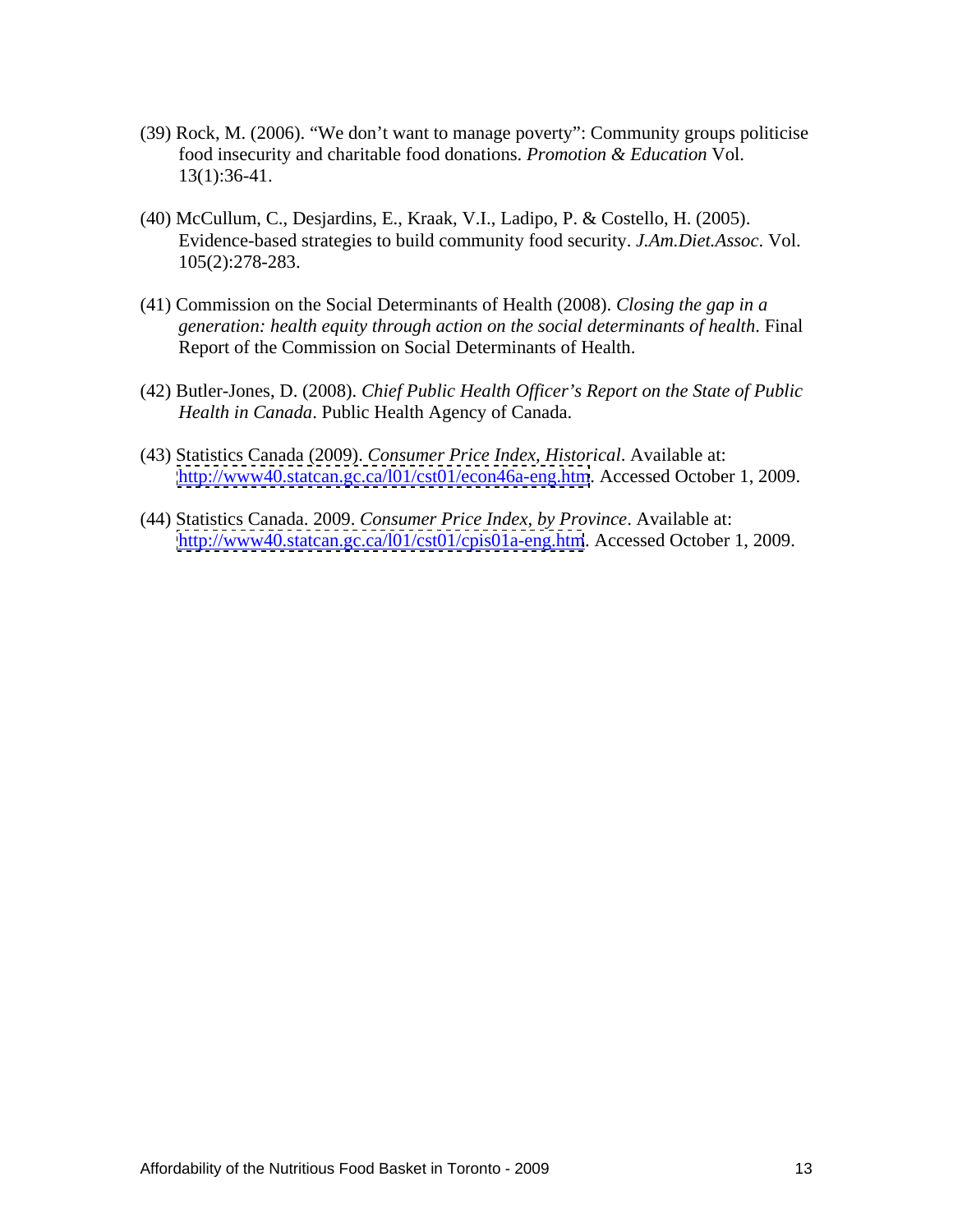| How to Calculate the Food Costs of a Nutritious Food Basket *                                                                                          |                                                     |                                          |  |  |  |  |
|--------------------------------------------------------------------------------------------------------------------------------------------------------|-----------------------------------------------------|------------------------------------------|--|--|--|--|
| Follow the steps below to find out the cost of a weekly nutritious food basket.                                                                        | Gender/Age<br>Years                                 | <b>Cost Per</b><br>Week                  |  |  |  |  |
| STEP 1:<br>Write down the age and gender of all the people you are feeding.<br>For example: Reference Family of Four                                   | Children                                            |                                          |  |  |  |  |
| Man, (aged 31-50 years) and Woman, (aged 31-50 years)<br>Boy, (aged 14-18 years) and Girl, (aged 4-8 years)                                            | <b>Boy 2-3</b><br><b>Girl 2-3</b><br><b>Boy 4-8</b> | \$21.57<br>\$21.18<br>\$27.89            |  |  |  |  |
| STEP 2:<br>Write down the cost of feeding each person.                                                                                                 | <b>Girl 4-8</b><br><b>Males</b>                     | \$27.12                                  |  |  |  |  |
| STEP 3:<br>This is your subtotal.                                                                                                                      | $9 - 13$<br>$14 - 18$                               | \$37.19<br>\$52.66                       |  |  |  |  |
| STEP 4:<br>It costs a little more to feed a small group of people and less to feed a large<br>group. Use the following adjustments for household size: | 19-30<br>$31 - 50$<br>51-70<br>over 70              | \$50.69<br>\$45.69<br>\$44.19<br>\$43.74 |  |  |  |  |
| 1 person – multiply by 1.20<br>4 people - make no change<br>5-6 people - multiply by 0.95<br>2 people – multiply by 1.10                               | Females                                             |                                          |  |  |  |  |
| 7 or more people - multiply by 0.90<br>3 people – multiply by 1.05<br>STEP 5:                                                                          | $9 - 13$<br>14-18<br>19-30                          | \$31.71<br>\$38.00<br>\$39.12            |  |  |  |  |
| To determine the cost per month, multiply by 4.33                                                                                                      | $31 - 50$<br>51-70<br>over 70                       | \$38.71<br>\$34.32<br>\$33.63            |  |  |  |  |
| Age<br>Cost Per Week (\$)<br>Gender<br>(years)                                                                                                         | Pregnant<br>  Women                                 |                                          |  |  |  |  |
| Man<br>$31 - 50$<br>\$45.69<br>\$38.71<br>Woman<br>$31 - 50$                                                                                           | 18 and younger<br>19-30                             | \$42.40<br>\$42.75                       |  |  |  |  |
| $14 - 18$<br>\$52.66<br><u>Boy</u><br>\$27.12<br>Girl<br>$4 - 8$<br>Subtotal<br>\$164.18                                                               | 31-50<br><b>Breastfeeding</b>                       | \$41.69                                  |  |  |  |  |
| \$164.18 x no adjustment =<br><b>TOTAL</b><br>$$164.18 \times 4.33 = $710.90/m$ onth                                                                   | Women<br>18 and younger                             | \$44.22                                  |  |  |  |  |
| Example: Reference Family of 4, Toronto (May, 2009)<br>$\sqrt{1 + 4ge}$<br>$\sqrt{1 + 4ge}$<br>Gender<br>Cost Per Week (\$)                            | $19-30$<br>31-50                                    | \$45.41<br>\$44.35                       |  |  |  |  |
|                                                                                                                                                        |                                                     |                                          |  |  |  |  |
|                                                                                                                                                        |                                                     |                                          |  |  |  |  |
| Subtotal<br>TOTAL                                                                                                                                      |                                                     |                                          |  |  |  |  |

#### **Attachment 1: Weekly Cost of the Nutritious Food Basket in Toronto (May, 2009)**

**\*** The cost of the Nutritious Food Basket is based on the 67 food items collected from 12 stores across the City. The software program automatically adds 5% to the basket cost to cover the cost of miscellaneous foods used in meal preparation, e.g., spices, seasonings, condiments, baking supplies etc.

416.338.7600 toronto.ca/health |

**M** TORONTO Public Health